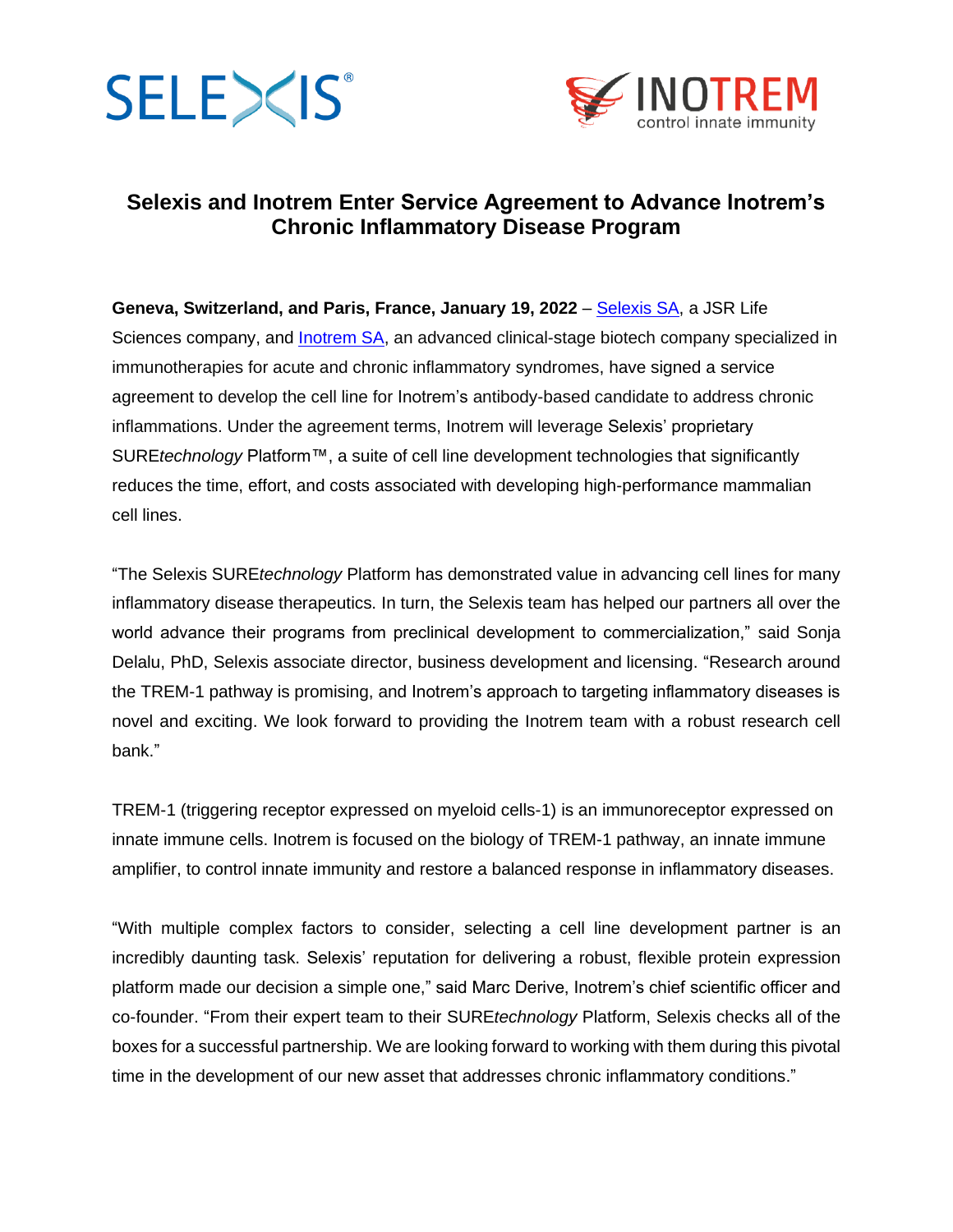# **SELE><IS®**



Selexis' modular SURE*technology* Platform facilitates the rapid, stable, and cost-effective production of recombinant proteins and vaccines, providing seamless integration of the development continuum from discovery to commercialization.

## **About Selexis SA**

Selexis SA, a JSR Life Sciences company, is the global leader in cell line development with bestin-class modular technology and highly specialized solutions that enable the life sciences industry to rapidly discover, develop and commercialize innovative medicines and vaccines. Our global partners are utilizing Selexis technologies to advance more than 150 drug candidates in preclinical and clinical development and the manufacture of eight commercial products. As part of a comprehensive drug development process, the Company's technologies shorten development timelines and reduce manufacturing risks. More information is available at [www.selexis.com.](http://www.selexis.com/)

#### **About Inotrem**

Inotrem S.A. is a biotechnology company specialized in immunotherapy for acute and chronic inflammatory syndromes. The company has developed a new concept of immunomodulation that targets the TREM-1 pathway to control unbalanced inflammatory responses. Through its proprietary technology platform, Inotrem has developed the first-in-class TREM-1 inhibitor, LR12 (nangibotide), with potential applications in a number of critical care therapeutic indications such as septic shock, COVID-19 and myocardial infarction. In parallel, Inotrem has also launched an antibody-based program to develop a new therapeutic modality targeting chronic inflammatory diseases. The company was founded in 2013 by Dr. Jean-Jacques Garaud, a former head of research and early development at the Roche Group, Prof. Sébastien Gibot and Dr. Marc Derive. Inotrem is supported by leading European and North American investors. [www.inotrem.com](http://www.inotrem.com/)

# # #

#### **FOR MORE INFORMATION**

- Web [www.selexis.com](http://www.selexis.com/)
- LinkedIn [www.linkedin.com/company/selexis-sa](http://www.linkedin.com/company/selexis-sa)
- Twitter [www.twitter.com/SelexisSA](http://www.twitter.com/SelexisSA)
- Facebook [www.facebook.com/SelexisSA](http://www.facebook.com/SelexisSA)